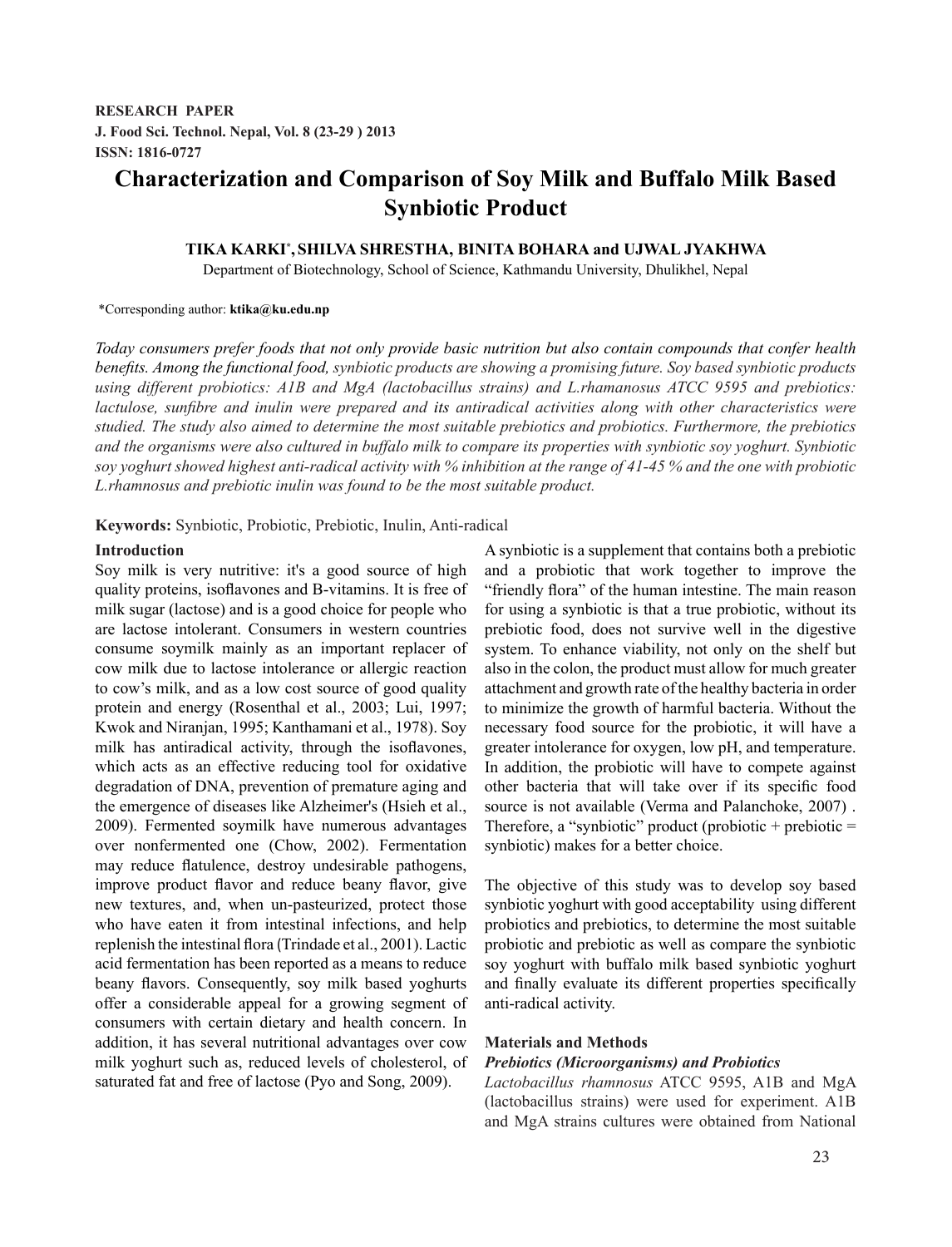Institute of Science and Technology (NIST), Nepal. All three strains were sub cultured in MRS agar media containing 1% calcium carbonate. Inulin, Lactulose and Sunfibre were used as prebiotics.

#### *Preparation of soymilk*

Soy milk was prepared in the laboratory using white soybean variety. Soybean soaked in water for 16 hr was decapitated and boiled in 1% sodium bicarbonate for 5 min and subsequently washed with water. It was then grinded along with warm water (7:1 ratio) and the resulting soymilk was filtered through cheese cloth. It was finally sterilized by autoclaving and stored in refrigerator at 4°C.

#### *Soy milk/buffalo milk based synbiotic and probiotic products preparation*

Soymilk/Buffalo milk was heated at  $110-112$ ° C and poured into culture tubes into which 1% prebiotics (inulin, lactulose and sunfibre) was added. The strains (L.rhamnosus, A1B and MgA)were then inoculated with 6 log CFU/ml into it, stirred thoroughly and incubated at 37<sup>o</sup>C for 24 hr to obtain synbiotic and probiotic yoghurts. Furthermore, different properties of thus prepared synbiotic soymilk and buffalo milk were studied and compared with each other as well as with *Juju dhau* (king curd from Bhaktapur) and probiotic curd from DDC.

Twenty four different synbiotic and probiotic soy yoghurt and buffalo yoghurt prepared in our laboratory are listed below.

- *A. Lactobacillus rhamnosus* with 1% inulin for both soy milk and buffalo milk
- *B. Lactobacillus rhamnosus* with 1% lactulose for both soy milk and buffalo milk
- *C. Lactobacillus rhamnosus* with 1% sunfibre for both soy milk and buffalo milk
- *D. Lactobacillus rhamnosus* for probiotic soy milk and probiotic buffalo milk
- E. A1B strain with 1% inulin for both soy milk and buffalo milk
- F. A1B strain with 1% lactulose for both soy milk and buffalo milk
- G. A1B strain with 1% sunfibre for both soy milk and buffalo milk
- H. A1B strain for probiotic soy milk and probiotic buffalo milk
- I. MgA strain with 1% inulin for both soy milk and buffalo milk
- J. MgA strain with 1% lactulose for both soy milk and buffalo milk
- K. MgA strain with 1% sunfibre for both soy milk and buffalo milk
- L. MgA strain for probiotic soy milk and probiotic buffalo milk

# *Biochemical changes during fermentation of Synbiotic and Probiotic Products*

## *pH and Titratable acidity*

pH measurements were carried out at room temperature (27°C) by means of a digital pH meter(HANNA instruments pH211 Microprocessor pH meter) (AOAC, 2005), 24 hours from incubation, after 5 days and after 10 days from incubation.

Titratable acidity was measured by titration with 0.1 N sodium hydroxide solutions and using 1% ethanol solution of phenolphthalein as indicator (Agrarwala and Sharma, 1961). It was also measured 24 hours from incubation, after 5 days and after 10 days from incubation.

#### *Total soluble solids (TSS)*

TSS was determined by using refractometer (portable refractometer, model: FG 103, Brix 0-32%; Comecta S. A.) (Daniel 2010) in terms of degrees Brix for all soy and buffalo yoghurt samples along with *Juju dhau* (king curd) and prebiotic yoghurt from DDC.

## *Viability of Probiotic organisms present in synbiotic and probiotic yoghurts*

MRS agar containing 1% calcium carbonate was used for propagation of the lactobacilli strains in the samples. Standard Plate Count (SPC) method (Eaton et al., 1960) was used. After incubation, the inoculated plates having 30 to 300 colonies were considered for counting and expressed as log CFU/ml of soymilk.

#### *Anti-radical activity*

1, 1-Diphenyl-2-picryl-hydrazyl (DPPH) is free radical but stable. DPPH solution is initially violet in color which fades when antioxidants donate hydrogen. The change in color is monitored by spectrophotometer. DPPH free radical scavenging activity was calculated on the basis of the method described by Molyneux (2004).

#### **Result and Discussion**  *Change in pH*

The change in pH was determined after 1 day, 5 days and the 10 days of fermentation. The pH showed decreasing trend with the progression of fermentation (Fig 1, Fig2 and Fig 3). Synbiotic soy yoghurt with lactulose as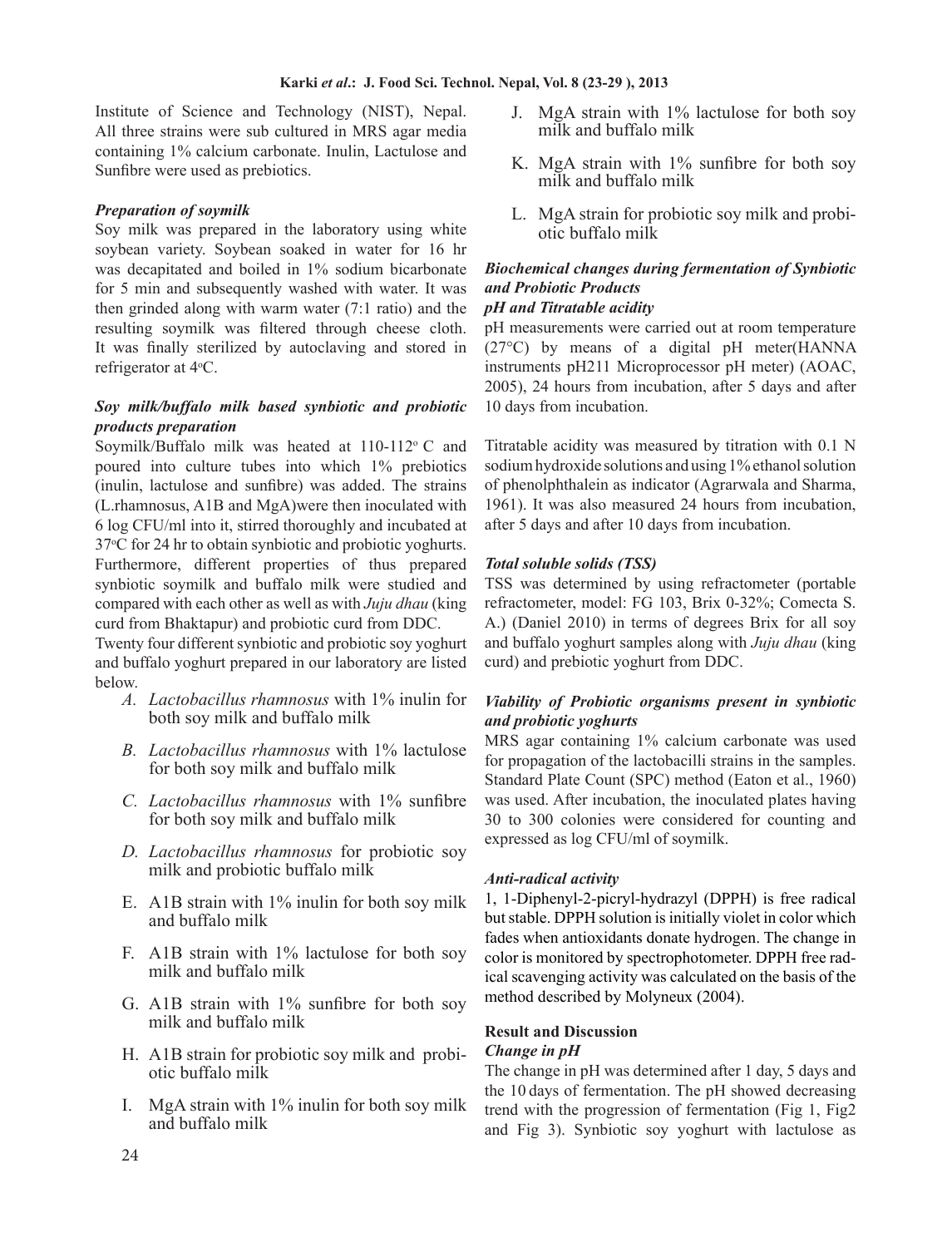prebiotic and *L.rhamnosus* as probiotic showed decreases in pH (4.94 to 4.30) slightly more than other synbiotic soy yoghurts. Similarly pH of synbiotic buffalo yoghurt with prebiotic lactulose and probiotic *L.rhamnosus* decreased (4.51 to 4.12) slightly more than other products. The pH of probiotic soy yoghurt and probiotic buffalo yoghurt both with *L.rhamnosus* showed decrease in pH from 5.20 to 4.85 and 4.82 to 4.57 respectively which was slightly more than other similar probiotic soy yoghurt and buffalo yoghurt. The pH of *Juju dhau* decreased from 4.50 to 4.21 and that of probiotic yoghurt (DDC) from 4.49 to 4.25. The pH of the product with *L.rhamnosus, A1B* strain and MgA was almost similar for prebiotic lactulose but different from sunfibre and inulin. Inulin containing yoghurt was found to exhibit low pH when compared with samples containing lactulose and sunfibre. Production of lactic acid in the samples was found to be influenced by the prebiotic used. The lowest difference in pH was found around 0.24 in probiotic yoghurt (DDC) which resembles very close to probiotic buffalo yoghurt with *L rhamnosus.*



**Figure 1. pH of Soymilk based Synbiotic Product**





**Figure 2. pH of Buffalo Milk based Synbiotic Product**

For Figure 1 and 2:

| 1: Lactulose + L. <i>rhamnosus</i> 6: Sun Fibre + MgA strain |  |
|--------------------------------------------------------------|--|
| 2: Lactulose + A1B strain 7: Inulin + L, rhamnosus           |  |
| 3: Lactulose + MgA strain 8: Inulin + A1B strain             |  |
| 4: Sun Fibre + L. rhamnosus 9: Inulin + MgA strain           |  |
| 5: Sun Fibre $+A1B$ strain                                   |  |





**Figure 3. pH of Soymilk and Buffalo Milk based Probiotic product, King Curd and Probiotic Yoghurt (DDC)**

- 1: Soymilk + *L.rhamnosus* 5: Buffalo milk + A1B strain
- 2: Soymilk + A1B strain 6: Buffalo milk + MgA strain
- 3: Soymilk + MgA strain 7: King Curd
- 4: Buffalo milk+*L.rhamnosus* 8: Probiotic Yoghurt (DDC)

#### *Change in Titratable Acidity*

 The titratable acidity of soy based synbiotic yoghurt with *L.rhamnosus* as probiotic and inulin as prebiotic showed highest acidity with 0.315 to 0.360% and the one with MgA strain as probiotic and lactulose as prebiotic showed lowest acidity with 0.279 to 0.321% (Fig 4). Similarly, Buffalo based synbiotic yoghurt with *L.rhamnosus* as probiotic and lactulose as prebiotic showed highest production of lactic acid with change in titratable acidity from 0.315% to 0.380% after 10 days while the one with prebiotic sunfibre and probiotic MgA strain showed lowest value with increase in titratable acidity from 0.288 % to 0.335% (Fig 5). For both probiotic soy yoghurt and probiotic buffalo yoghurt product with *L.rhamnosus*  showed highest acid production with change in titratable acidity from 0.270 % to 0.327% and 0.297 % to 0.332% respectively among the different probiotic yoghurts (Fig 6). *Juju dhau* showed acidity of 0.360 to 0.416% and probiotic yoghurt (DDC) had acidity of 0.342 to 0.408%.

Result showed that *L.rhamnosus* produced more lactic acid than MgA and A1B strain either by addition of prebiotics or without addition of prebiotics. Titratable acidity depends on the amount of carbohydrate contained in the yoghurt samples, lactose content in buffalo milk is high thus buffalo based yoghurts showed high titratable acidity compare to soy yoghurts.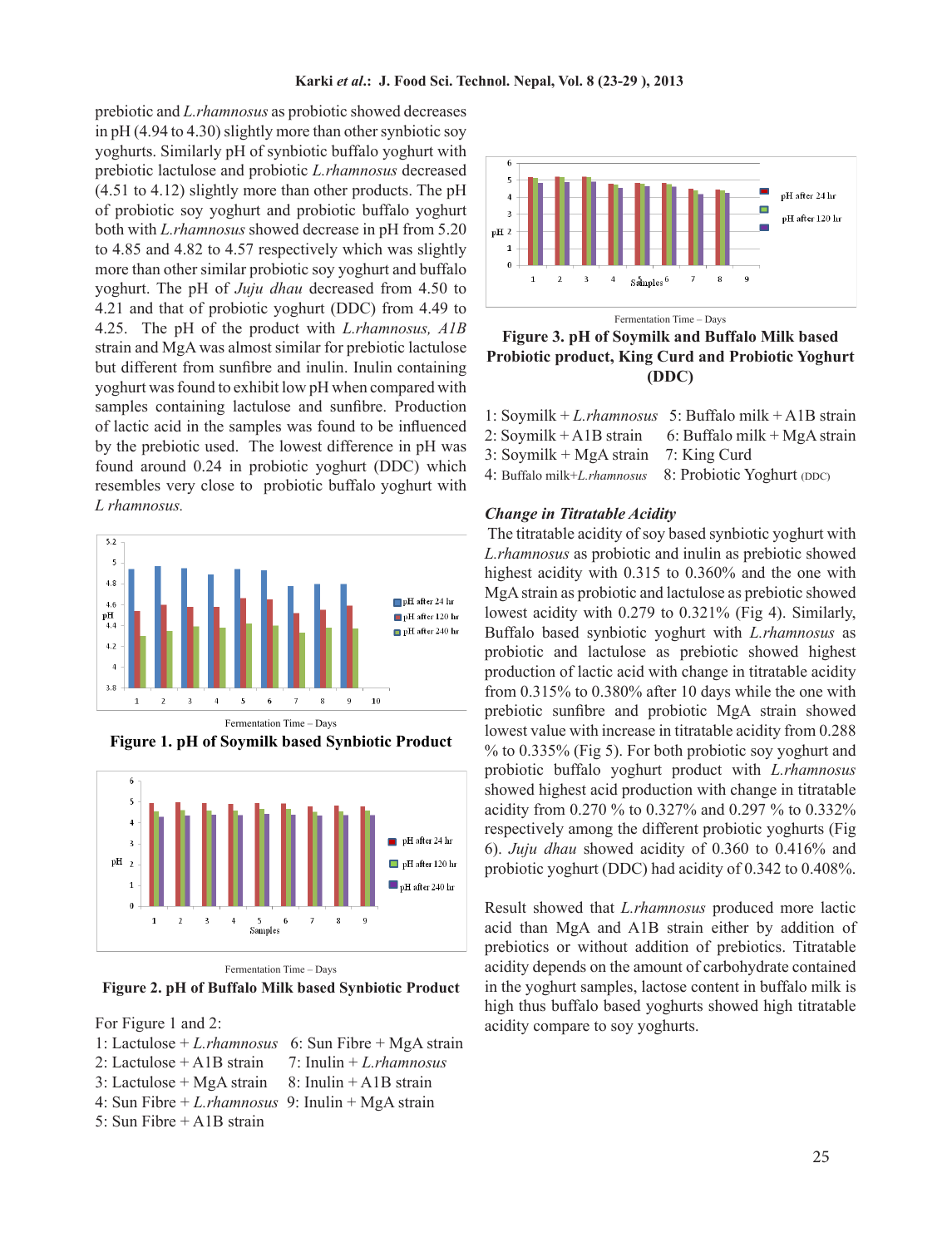

Fermentation Time – Days **Figure 4. Titratable acidity (TA) of Soymilk based Synbiotic Product**





For Fig 4 and 5:

1: Lactulose + *L.rhamnosus* 6: Sun Fibre + MgA strain 2: Lactulose + A1B strain 7: Inulin + *L.rhamnosus*  3: Lactulose + MgA strain 8: Inulin + A1B strain 4: Sun Fibre + *L.rhamnosus* 9: Inulin + MgA strain 5: Sun Fibre + A1B strain



**Figure 6. Titratable acidity (TA) of Soymilk, Buffalo Milk based probiotic product, King Curd and Probiotic yoghurt (DDC)**

| 1: Soymilk + L. rhamnosus 5: Buffalo milk + A1B strain |
|--------------------------------------------------------|
| 6: Buffalo milk + MgA strain                           |
| 7: King Curd                                           |
| 8: Probiotic Yoghurt (DDC)                             |
|                                                        |

## *Total Soluble Solid*

Figure 7 Shows that Buffalo milk based synbiotic

product containing lactulose as prebiotic and A1B strain as probiotic and the one with sunfibre as prebiotic and *L.rhamnosus* as probiotic had the highest solid content around 11.4% However, the Synbiotic soy yoghurt containing lactulose as prebiotic and *L.rhamnosus* as probiotic, sunfibre as prebiotic and MgA as probiotic and inulin as prebiotic and *L.rhamnosus* as probiotic was found to contain solid content around 6.2%. Similarly, probiotic soy yoghurt with *L.rhamnosus* as the probiotic showed the lowest solid content of 2.4 % .among all other probiotic soy products. Similarly, total solid content of probiotic buffalo yoghurt containing *L.rhamnosus* was found highest with value 8.2.The total soluble solid content of *Juju dhau* and Probiotic yoghurt from DDC was found to be 15.4 and 9.6 respectively.

From the observations of all the yoghurt samples, it was found that *Juju dhau* had the highest total solid content; which might be due to the addition of sugar at higher concentration (1 kg sugar in 20 litres of milk) compared to other yoghurts in which no sugar was added. Also, buffalo yoghurt had higher solid content than the soy yoghurt which may be due to presence of lactose in buffalo milk and other carbohydrates which is absent or present in considerable fewer amounts in soy milk.



**Figure 7. Total Soluble Solid (0 Brix) of different products**

Soy Milk: 1: Lactulose + *L.rhamnosus,* 2: Lactulose + A1B strain, 3: Lactulose + MgA strain, 4: Sun Fibre + *L.rhamnosus,* 5: Sun Fibre + A1B strain, 6: Sun Fibre + MgA strain, 7: Inulin + *L.rhamnosus,* S8: Inulin + A1B strain, 9: Inulin  $+$  MgA strain

Buffalo Milk: 10: Lactulose + *L.rhamnosus,* 11: Lactulose + A1B strain,12: Lactulose + MgA strain, 13: Sun Fibre + *L.rhamnosus,* 14: Sun Fibre + A1B strain, 15: Sun Fibre + MgA strain, 16: Inulin + *L.rhamnosus,*17: Inulin + A1B strain,  $18$ : Inulin + MgA strain

Probiotics: 19: Soymilk + *L.rhamnosus,* 20: Soymilk + A1B strain, 21: Soymilk + MgA strain 22: Buffalo milk + *L.rhamnosus,* 23: Buffalo milk + A1B strain, 24: Buffalo milk + MgA strain, 25: King Curd, 26: Probiotic Yoghurt (DDC)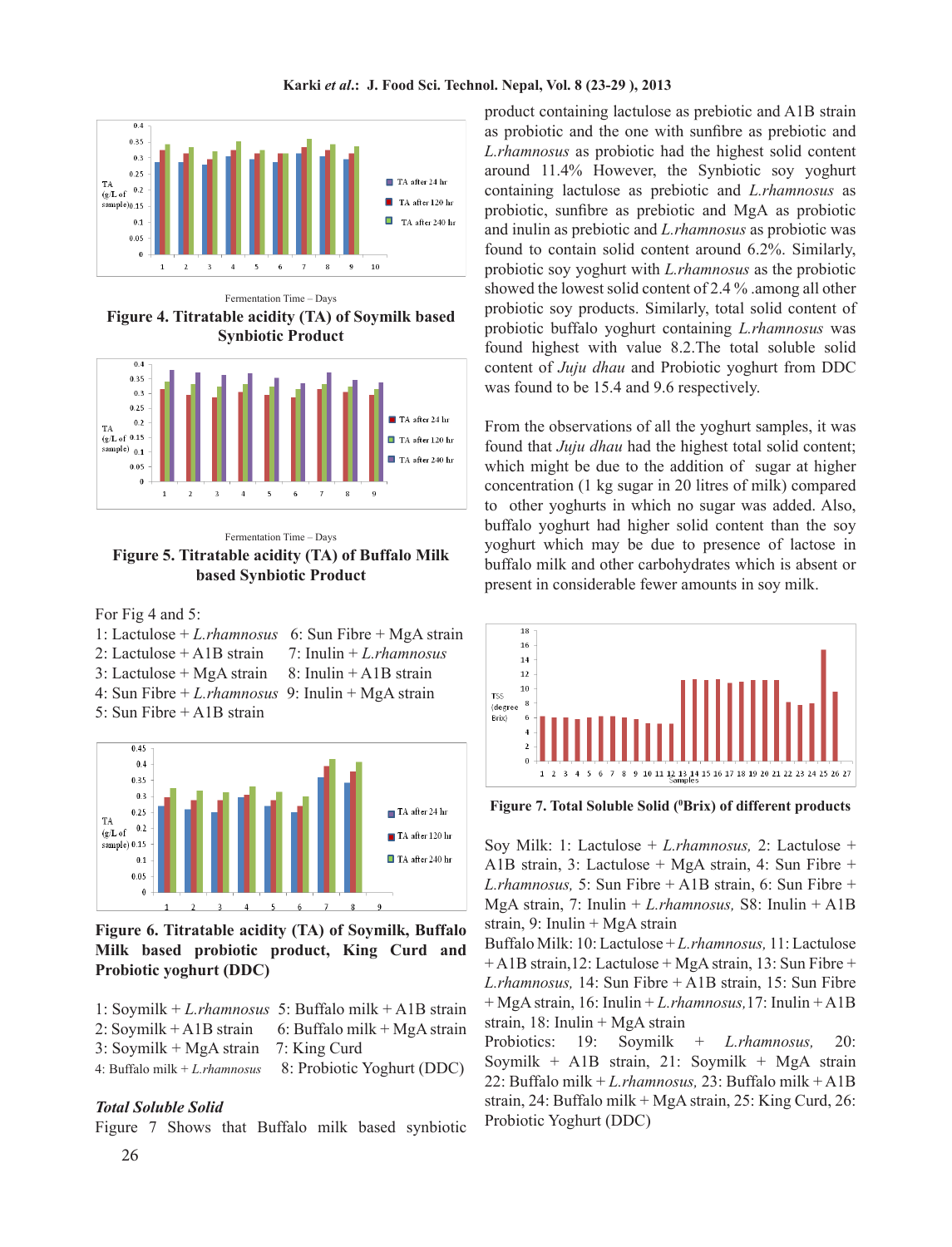#### *Viability of Probiotic Organisms present in different products*

The viability of different probiotic strains present in all the samples, after 1 day, 5 days, 10 days and 15 days of fermentation was deteermined. Clear zones of colonies were observed in MRS media. According to our observation (Fig 8), probiotic strain present in both buffalo based and soy based synbiotic product maintained 8 logs cfu/ml till 15 days from incubation. Similar result was observed in case of *Juju dhau* (8 logs CFU/ml for 15 days). The stability of probiotics present in the probiotic yoghurt from DDC decreased with the number of days i.e. by a log cycle from 8.46 logs CFU/ml to 7.27 logs CFU/ml in 10 days, showing viability till  $5<sup>th</sup>$  day from incubation. This decrease may be due to the low survivability rate of the probiotics used in the yoghurt. The viability of the probiotic soy yoghurt and the probiotic buffalo yoghurt was reduced after  $10<sup>th</sup>$  day where as the viability of the synbiotic soy yoghurt, synbiotic buffalo yoghurt and *Juju Dhau* were seen to be stable till the 10<sup>th</sup> and 15<sup>th</sup> day.

So, it can be inferred that the presence of prebiotics in synbiotic yoghurt enhanced the viability of the probiotic strain present in it because of their ability to be fermented by the lactobacilli strains. In the presence of inulin, sunfibre and lactulose, cultures showed better retention of viability (8.0 log cfu/ml) in comparison to that of the yoghurts without prebiotics.





- $\triangleright$  Inulin+LR (soymilk) represents all soymilk based synbiotic products
- $\triangleright$  Inulin+LR (B.milk) represents all buffalo milk based synbiotic products
- $\triangleright$  LR (soymilk) represents all probiotic soy yoghurts
- $\triangleright$  LR (B.milk) represents all probiotic buffalo yoghurts
- $\triangleright$  King curd represents *Juju dhau*
- $\triangleright$  DDC probiotic represents DDC probiotic yoghurts

#### *Anti-radical Activity* **.**

 Figure 9 depicts that the concentration of BHT showed 50% inhibition of DPPH which is 0.1 mM. While comparing the value obtained from the samples with BHT, the inhibition shown by soymilk based synbiotic products was at the range of 41-45 %. Similarly, the inhibition shown by the buffalo milk based synbiotic products, probiotic buffalo yoghurts, *Juju dhau* and probiotic yoghurt (DDC) was within the range of 9.5-12 %. Among all the samples the highest inhibition was shown by probiotic soy yoghurts at the range of 68-70 % and soy yoghurts containing *L.rhamnosus* as probiotic (Table 1).

So, we can conclude that the antioxidant activity was higher in soy based products than in buffalo milk based products. Soybean or soy based products contain high amount of antioxidants than buffalo milk based products due to the presence of isoflavones (Daidzein, genistein) in soy products which acts as antioxidants and are responsible for antioxidant activity.BHT was used as standard antioxidant and solutions with different concentrations of BHT was prepared in order to compare the absorbance of the BHT solutions with the samples and hence on the basis of the relation between absorbance and different concentrations of the BHT solutions, the amount of the antioxidants in the samples was determined (Table 10).

Table 1 shows the effect of percentage inhibition in various yoghurt products prepared by using probiotics strains (L.rhamnosus, A1B and MgA) in combination with prebiotics either by using soymilk or buffalo milk as a substrate. The addition of prebiotics (lactulose, sunfibre, and inulin) in soymilk irrespective of the probiotics used in the study did not show significant difference (40.43 – 44.81%) inhibition. Similarly, the synbiotic yoghurt prepared by using buffalo milk and various prebiotics and various probiotic strains as explained above was found between  $(9.84 - 11.57%)$  inhibitions.



**Figure 9. Relation between % inhibition and concentrations of BHT**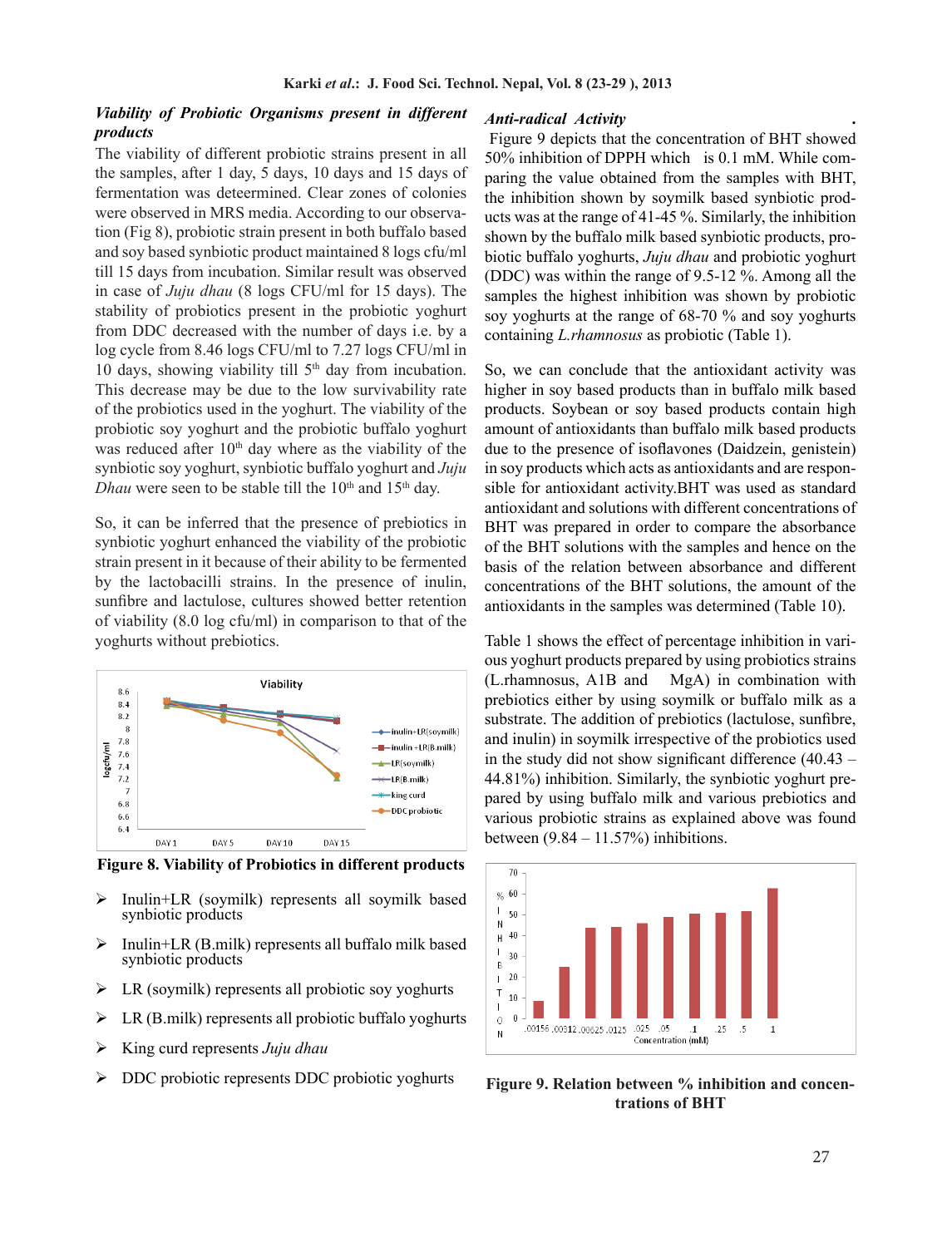| Sample          | Prebiotic           | Probiotic   | % inhibition |
|-----------------|---------------------|-------------|--------------|
|                 |                     | L.rhamnosus | 44.41        |
|                 |                     | A1B strain  | 42.82        |
| Lactulose       | MgA strain          | 43.08       |              |
|                 | Sunfibre<br>Soymilk | L.rhamnosus | 44.81        |
|                 |                     | A1B strain  | 41.62        |
|                 |                     | MgA strain  | 40.43        |
|                 |                     | L.rhamnosus | 41.22        |
|                 | Inulin              | A1B strain  | 43.22        |
|                 |                     | MgA strain  | 43.75        |
|                 |                     | L.rhamnosus | 10.10        |
|                 | Lactulose           | A1B strain  | 9.84         |
|                 |                     | MgA strain  | 10.37        |
| Buffalo milk    | Sunfibre            | L.rhamnosus | 9.84         |
|                 |                     | A1B strain  | 10.77        |
|                 |                     | MgA strain  | 10.10        |
|                 | Inulin              | L.rhamnosus | 11.70        |
|                 |                     | A1B strain  | 11.17        |
|                 |                     | MgA strain  | 11.57        |
|                 |                     | L.rhamnosus | 69.14        |
| Soymilk         |                     | A1B strain  | 68.75        |
|                 |                     | MgA strain  | 68.08        |
|                 |                     | L.rhamnosus | 9.70         |
| Buffalo milk    |                     | A1B strain  | 9.97         |
|                 |                     | MgA strain  | 9.84         |
| Juju dhau       |                     |             | 10.23        |
| Probiotic (DDC) |                     |             | 9.84         |

## **Karki** *et al***.: J. Food Sci. Technol. Nepal, Vol. 8 (23-29 ), 2013**

#### **Table1. Percentage Inhibition of Antioxidant against DPPH**

## **Conclusion**

Based on the comparison of the characteristics of all yoghurts along with their antiradical activity, it was found that synbiotic soy youghurt with *L.rhamnosus* as probiotic and inulin as prebiotic was the most suitable product in all respect. Hence, probiotic and prebiotic can be used in appropriate combination to make a synbiotic product with health benefits due to the presence of high concentration of isoflavones which was evident from higher anti-radical activity. Moreover, the stability of our synbiotic soy yoghurt was higher than the probiotic yoghurt available in the local market of Nepal.. Also, synbiotic yoghurt prepared from buffalo milk can be as good as *Juju dhau*.

#### **References**

- Aggawala A.C. and Sharma R.M. (1961). A Laboratory Manual of Milk Inspection. Bombay, Calcutta, New Delhi, India
- AOAC (2005). Official methods of analysis. The association of official analytical chemists. 16 th edition. 481. North Fredrick Avenue Gaithersburg, Maryland, USA
- APHA (1960). Standard Methods for the Examination of Water and Waste Water (A. E. Eaton, L. S. Clesceri and A.E. Greenberg, eds.). American public health association, Maryland, United Book Press Inc